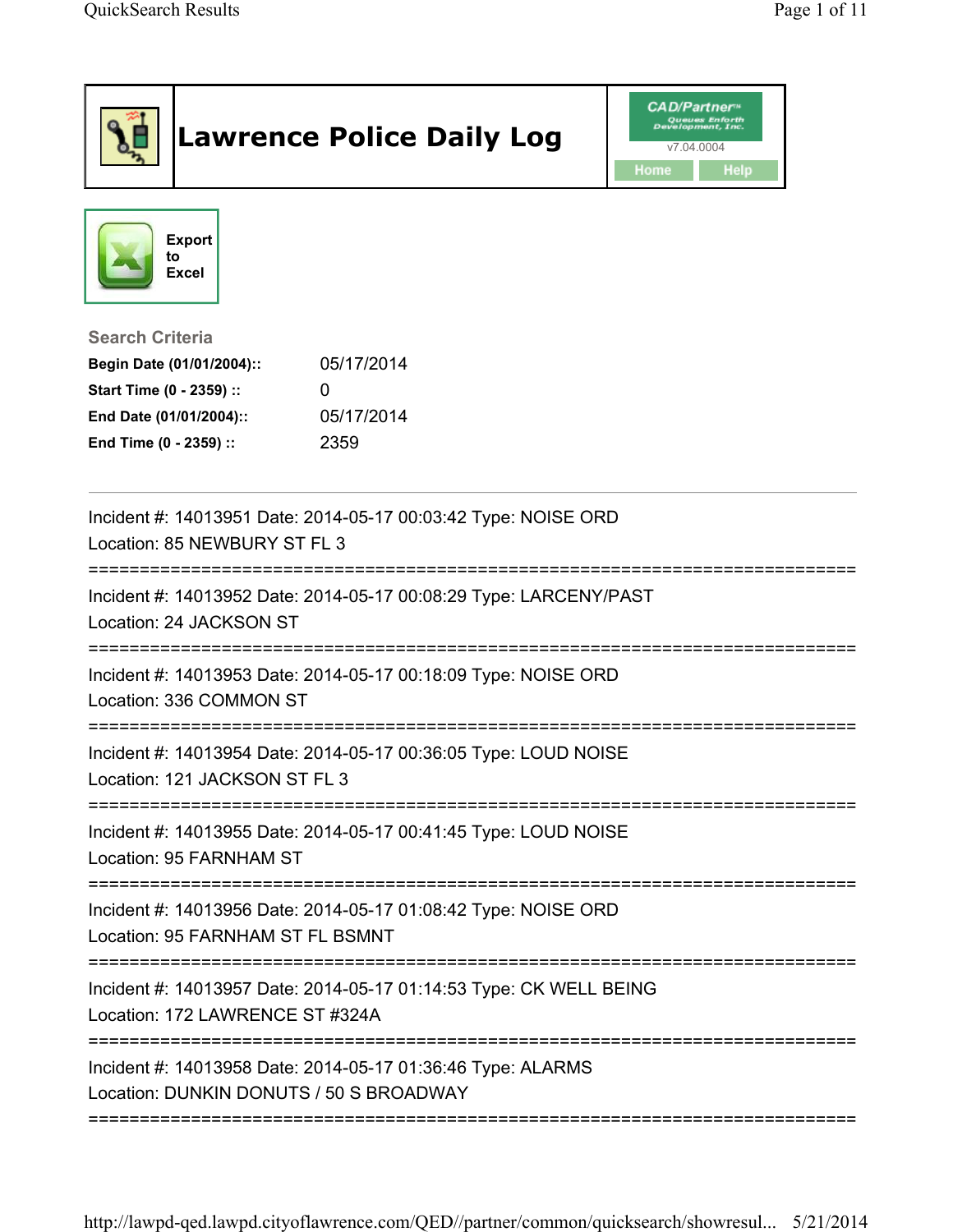| Incident #: 14013959 Date: 2014-05-17 01:41:24 Type: FIGHT<br>Location: RIO BAR AND GRILL / 9 APPLETON ST                                       |
|-------------------------------------------------------------------------------------------------------------------------------------------------|
| Incident #: 14013960 Date: 2014-05-17 02:03:16 Type: NOISE ORD<br>Location: 86 BOXFORD ST                                                       |
| Incident #: 14013961 Date: 2014-05-17 02:08:09 Type: LOUD NOISE<br>Location: 28 BOXFORD ST FL 2<br>========================                     |
| Incident #: 14013962 Date: 2014-05-17 02:09:56 Type: SUICIDE ATTEMPT<br>Location: 264 AMES ST FL 2REAR<br>===================================== |
| Incident #: 14013963 Date: 2014-05-17 02:11:47 Type: DISTURBANCE<br>Location: 2 AMESBURY ST                                                     |
| Incident #: 14013964 Date: 2014-05-17 02:18:54 Type: AUTO ACC/NO PI<br>Location: 38 ARLINGTON ST                                                |
| Incident #: 14013965 Date: 2014-05-17 02:25:54 Type: NOISE ORD<br>Location: 95 MARBLE AV FL 2                                                   |
| Incident #: 14013966 Date: 2014-05-17 02:38:34 Type: ALARMS<br>Location: WENDYS / 55 HAMPSHIRE ST                                               |
| Incident #: 14013967 Date: 2014-05-17 02:50:54 Type: DISTURBANCE<br>Location: 202 LAWRENCE ST                                                   |
| Incident #: 14013968 Date: 2014-05-17 03:05:06 Type: DISTURBANCE<br>Location: 52 CRESCENT ST FL 1                                               |
| Incident #: 14013969 Date: 2014-05-17 03:09:08 Type: GANG<br>Location: 330 AMES ST                                                              |
| Incident #: 14013970 Date: 2014-05-17 03:18:03 Type: DISTURBANCE<br>Location: 181 ARLINGTON ST FL 2                                             |
| ============<br>Incident #: 14013971 Date: 2014-05-17 03:24:20 Type: UNKNOWN PROB<br>Location: 35 COMMON ST #113                                |
| Incident #: 14013972 Date: 2014-05-17 03:29:53 Type: DISORDERLY                                                                                 |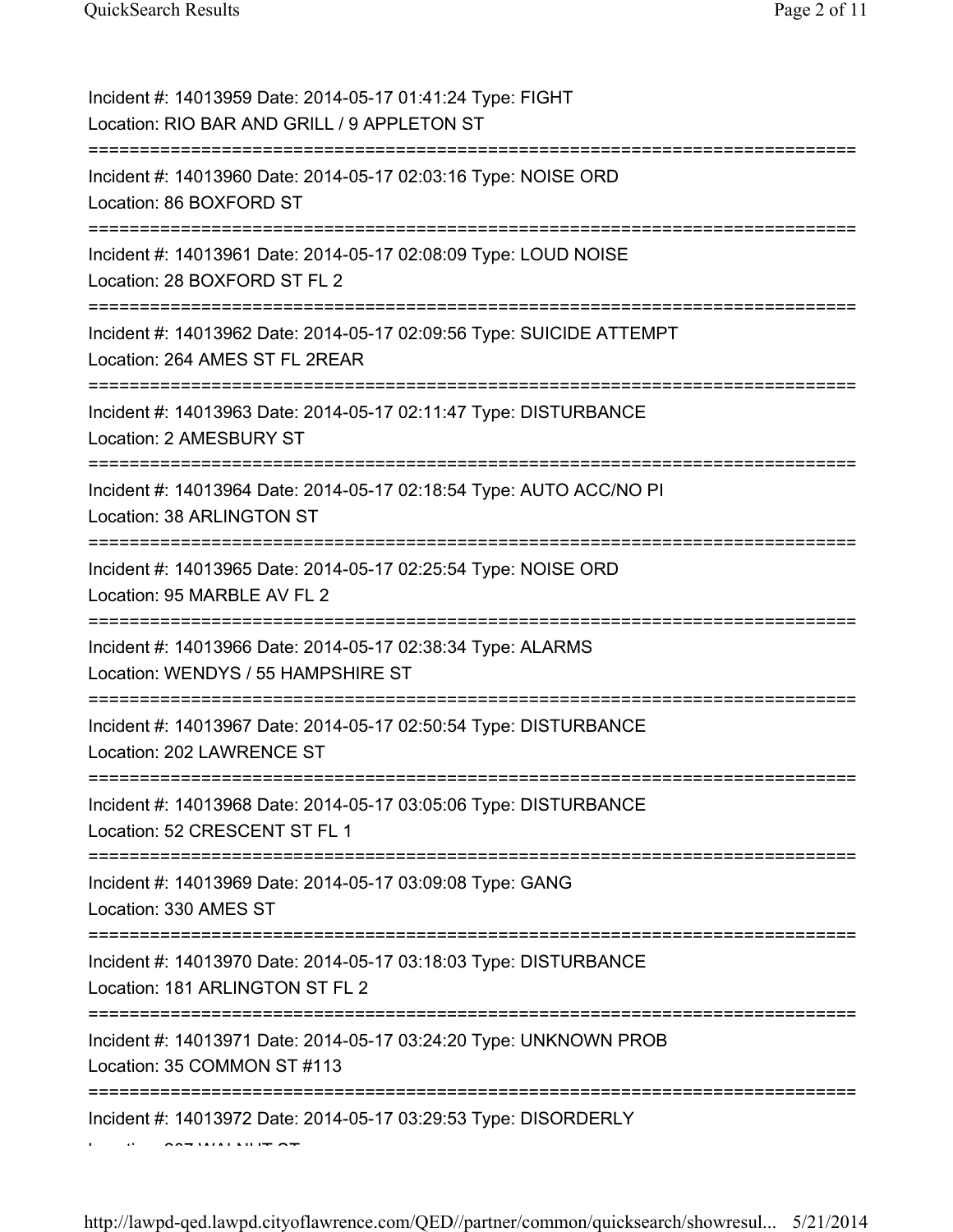| Incident #: 14013973 Date: 2014-05-17 03:40:54 Type: NOISE ORD<br>Location: 71 BERKELEY ST<br>====================                   |
|--------------------------------------------------------------------------------------------------------------------------------------|
| Incident #: 14013974 Date: 2014-05-17 03:56:09 Type: ALARMS<br>Location: 49 WALNUT ST<br>==================================          |
| Incident #: 14013975 Date: 2014-05-17 04:05:08 Type: HIT & RUN M/V<br>Location: ANDOVER ST & S BROADWAY                              |
| Incident #: 14013976 Date: 2014-05-17 04:18:23 Type: LARCENY/MV/PAST<br>Location: 2 N BOYLSTON ST                                    |
| Incident #: 14013977 Date: 2014-05-17 04:24:35 Type: PROWLER<br>Location: 5 STEVENS ST FL 1                                          |
| Incident #: 14013978 Date: 2014-05-17 04:41:11 Type: ALARMS<br>Location: DONOVAN LIQUORS / 175 S BROADWAY<br>======================= |
| Incident #: 14013979 Date: 2014-05-17 05:50:02 Type: ALARMS<br>Location: 57 EVERETT ST                                               |
| Incident #: 14013980 Date: 2014-05-17 07:18:34 Type: FIGHT<br>Location: LAWRENCE ST & PARK ST                                        |
| Incident #: 14013981 Date: 2014-05-17 08:10:31 Type: UNKNOWN PROB<br>Location: 11 DAISY ST FL 3                                      |
| Incident #: 14013982 Date: 2014-05-17 08:15:11 Type: ALARM/BURG<br>Location: CITY HALL / 200 COMMON ST                               |
| ======================<br>Incident #: 14013983 Date: 2014-05-17 09:05:05 Type: SUS PERS/MV<br>Location: 9 MT VERNON ST               |
| Incident #: 14013984 Date: 2014-05-17 09:19:37 Type: MEDIC SUPPORT<br>Location: 6 WASHINGTON ST                                      |
| Incident #: 14013985 Date: 2014-05-17 09:25:48 Type: SUS PERS/MV<br>Location: 11 GREEN ST                                            |
|                                                                                                                                      |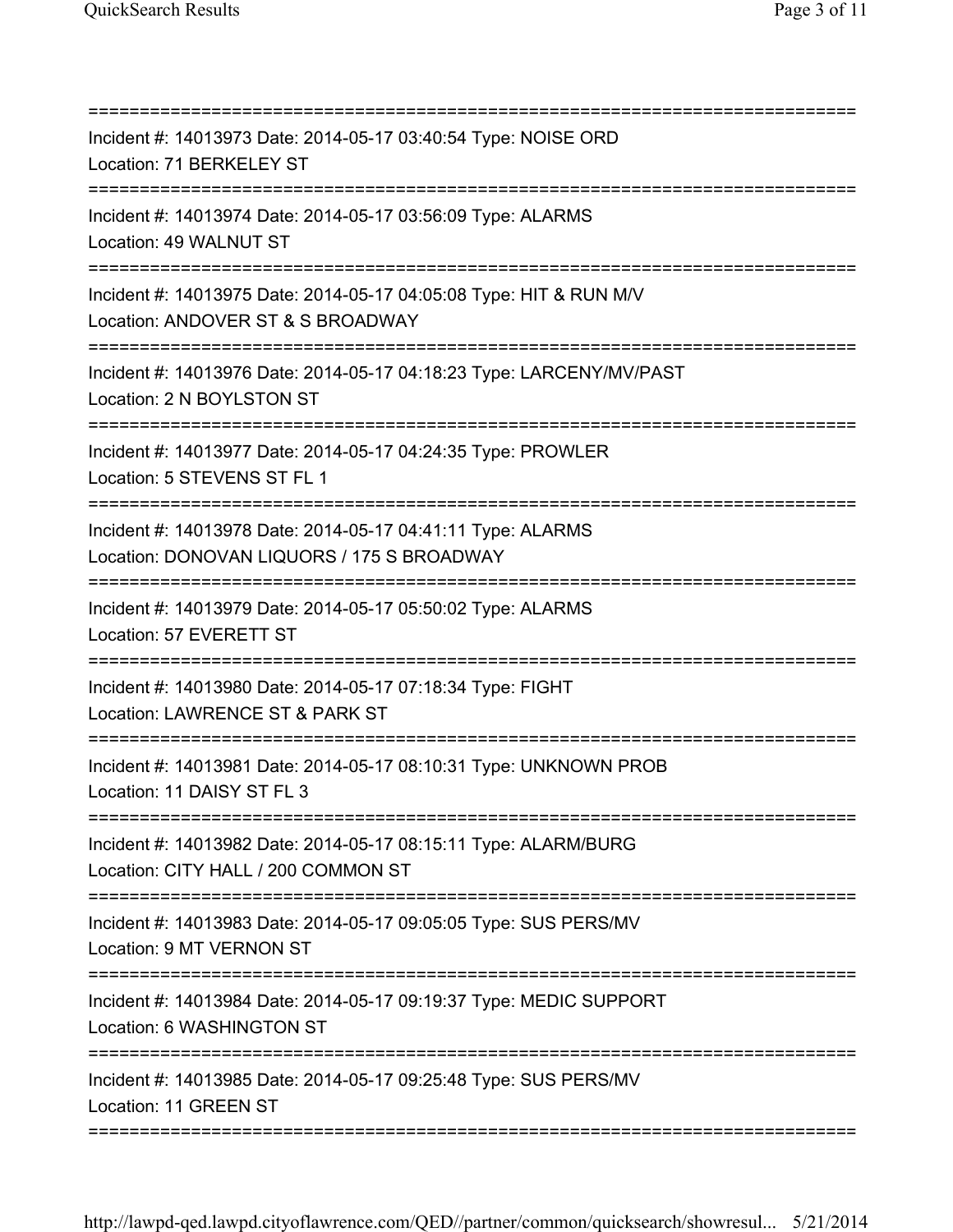| Incident #: 14013986 Date: 2014-05-17 09:47:27 Type: MAL DAMAGE<br>Location: 202 LAWRENCE ST                 |
|--------------------------------------------------------------------------------------------------------------|
| Incident #: 14013987 Date: 2014-05-17 10:11:45 Type: FIRE<br>Location: 197 WEST ST FL 2                      |
| Incident #: 14013988 Date: 2014-05-17 10:13:42 Type: MEDIC SUPPORT<br>Location: 1 HOBSON ST                  |
| Incident #: 14013989 Date: 2014-05-17 10:20:05 Type: ALARM/BURG<br>Location: LAWRENCE GULF / 233 WINTHROP AV |
| Incident #: 14013990 Date: 2014-05-17 10:32:53 Type: UNKNOWN PROB<br>Location: 27 WARREN ST #A               |
| Incident #: 14013991 Date: 2014-05-17 10:52:21 Type: STOL/MV/PAS<br>Location: 71 INMAN ST                    |
| Incident #: 14013992 Date: 2014-05-17 10:55:04 Type: B&E/PAST<br>Location: ELKS LODGE / 652 ANDOVER ST       |
| Incident #: 14013993 Date: 2014-05-17 11:08:21 Type: LARCENY/PAST<br>Location: 550 BROADWAY #107             |
| Incident #: 14013994 Date: 2014-05-17 11:38:34 Type: LARCENY/PAST<br>Location: 27 BOWDOIN ST                 |
| Incident #: 14013995 Date: 2014-05-17 12:02:42 Type: DISTURBANCE<br>Location: 82 KNOX ST                     |
| Incident #: 14013996 Date: 2014-05-17 12:16:52 Type: SHOPLIFTING<br>Location: MARSHALLS / 73 WINTHROP AV     |
| Incident #: 14013997 Date: 2014-05-17 12:40:05 Type: EXPLOSION<br>Location: 426 RIVERSIDE DR                 |
| Incident #: 14013999 Date: 2014-05-17 12:58:41 Type: NOISE ORD<br>Location: 74 HOWARD ST<br>:==============  |
| Incident #: 14013998 Date: 2014-05-17 12:59:34 Type: MV/BLOCKING                                             |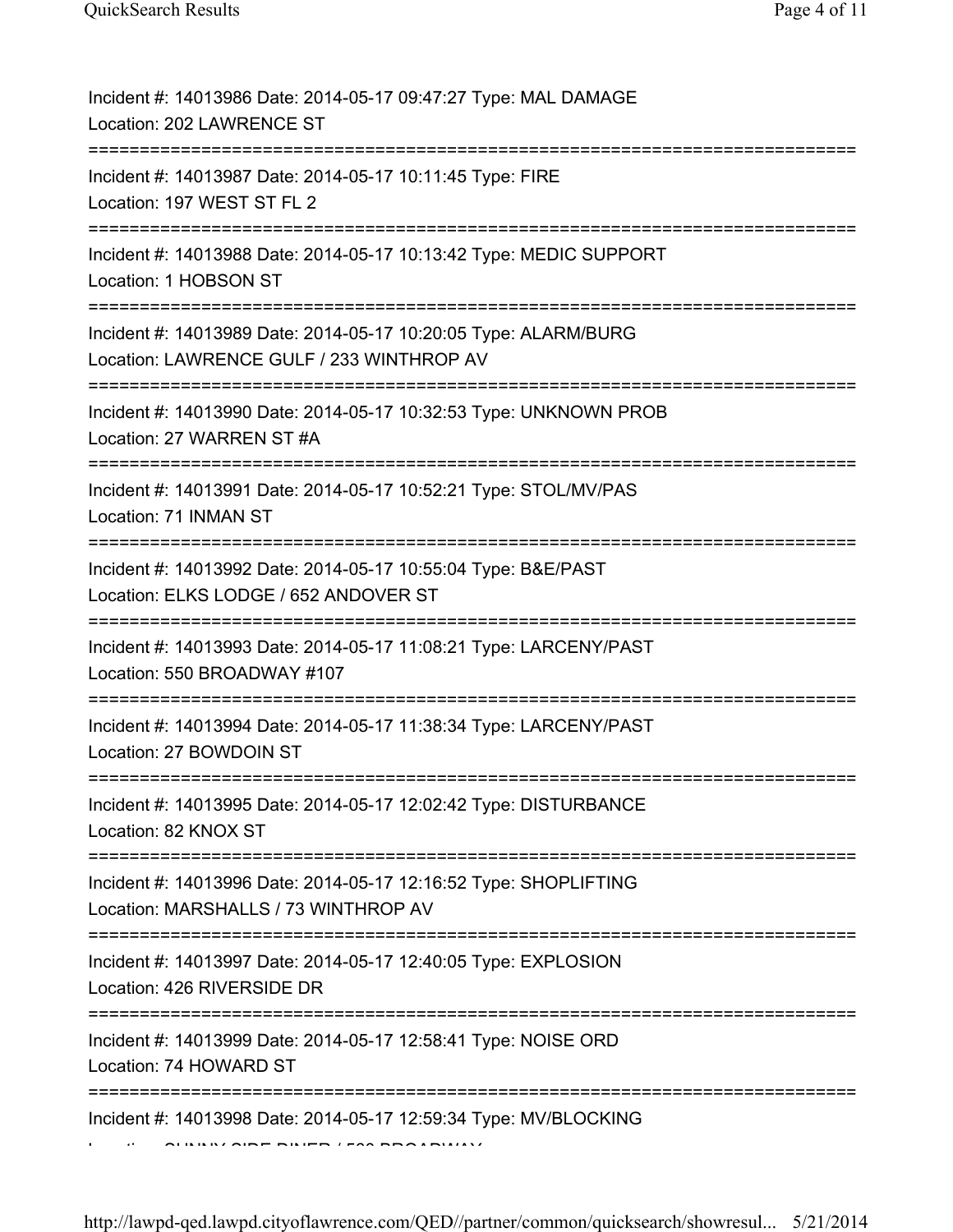| Incident #: 14014000 Date: 2014-05-17 13:08:16 Type: LARCENY/PAST<br>Location: 85 AVON ST FL 3           |
|----------------------------------------------------------------------------------------------------------|
| Incident #: 14014001 Date: 2014-05-17 13:10:12 Type: ALARM/BURG<br>Location: 17 TREMONT ST               |
| Incident #: 14014002 Date: 2014-05-17 13:17:42 Type: STOL/MV/PAS<br>Location: 137 LAWRENCE ST            |
| Incident #: 14014003 Date: 2014-05-17 13:35:44 Type: HIT & RUN M/V<br>Location: BROADWAY & LOWELL ST     |
| Incident #: 14014005 Date: 2014-05-17 13:38:33 Type: IDENTITY THEFT<br>Location: 40 MANCHESTER ST        |
| Incident #: 14014004 Date: 2014-05-17 13:42:39 Type: ALARM/BURG<br>Location: KEY POLYMER / 17 SHEPARD ST |
| Incident #: 14014006 Date: 2014-05-17 13:48:58 Type: NOISE ORD<br>Location: 658 ESSEX ST                 |
| Incident #: 14014007 Date: 2014-05-17 14:28:35 Type: 911 HANG UP<br>Location: 206 LAWRENCE ST            |
| Incident #: 14014008 Date: 2014-05-17 14:52:57 Type: GUN CALL<br>Location: 197 ARLINGTON ST FL 3         |
| Incident #: 14014009 Date: 2014-05-17 15:06:37 Type: TOW OF M/V<br>Location: COMMON ST & HAMPSHIRE ST    |
| Incident #: 14014010 Date: 2014-05-17 15:16:10 Type: SEX OFF. PAST<br>Location: 60 BEACON ST #D          |
| Incident #: 14014011 Date: 2014-05-17 15:28:26 Type: SUS PERS/MV<br>Location: 356 JACKSON ST             |
| Incident #: 14014012 Date: 2014-05-17 15:37:44 Type: UNWANTEDGUEST<br>Location: 1 TREMONT ST #1          |
|                                                                                                          |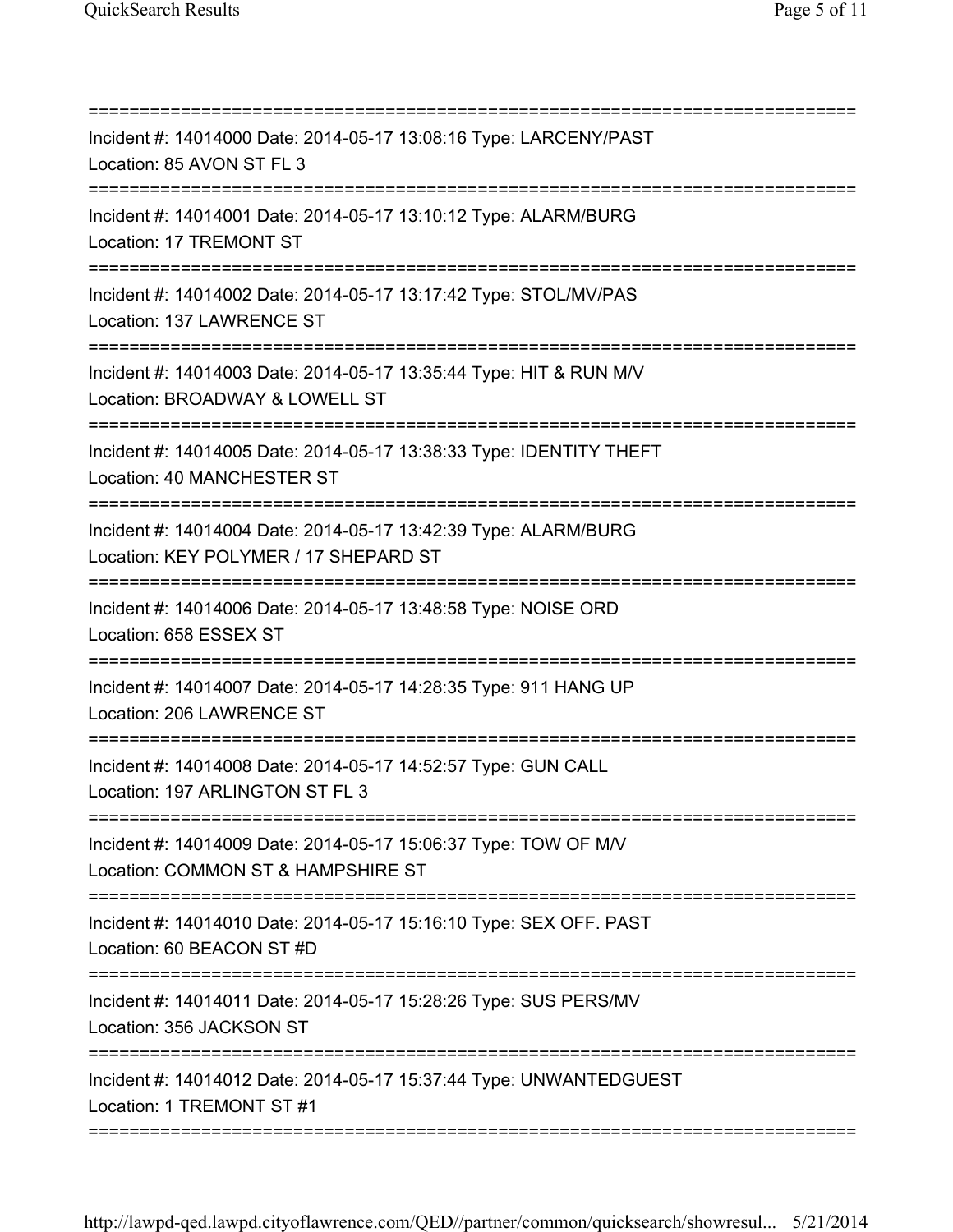| Incident #: 14014013 Date: 2014-05-17 15:39:15 Type: AUTO ACC/PI<br>Location: S UNION ST & WINTHROP AV                                 |
|----------------------------------------------------------------------------------------------------------------------------------------|
| Incident #: 14014014 Date: 2014-05-17 15:54:26 Type: LARCENY/PAST<br>Location: 18 BELLEVUE ST                                          |
| Incident #: 14014015 Date: 2014-05-17 16:08:19 Type: MAN DOWN<br><b>Location: 1 AUBURN ST</b><br>============================          |
| Incident #: 14014016 Date: 2014-05-17 16:12:36 Type: UNWANTEDGUEST<br>Location: 109 NEWTON ST                                          |
| Incident #: 14014017 Date: 2014-05-17 16:21:52 Type: TOW OF M/V<br>Location: 8 TENNEY ST                                               |
| Incident #: 14014018 Date: 2014-05-17 16:55:37 Type: AUTO ACC/NO PI<br>Location: S BROADWAY & SALEM ST<br>===========================  |
| Incident #: 14014019 Date: 2014-05-17 16:57:22 Type: UNWANTEDGUEST<br>Location: 71 INMAN ST                                            |
| Incident #: 14014020 Date: 2014-05-17 17:03:21 Type: AUTO ACC/UNK PI<br>Location: BROADWAY & HAVERHILL ST<br>========================= |
| Incident #: 14014021 Date: 2014-05-17 17:17:20 Type: SUS PERS/MV<br>Location: FRIENDLYS RESTAURANT / 227 WINTHROP AV                   |
| Incident #: 14014022 Date: 2014-05-17 17:25:11 Type: ALARM/BURG<br>Location: 25 WHITMAN ST                                             |
| <u> :======================</u><br>Incident #: 14014023 Date: 2014-05-17 17:26:21 Type: NOISE ORD<br>Location: 187 ARLINGTON ST        |
| Incident #: 14014024 Date: 2014-05-17 17:33:03 Type: MISSING PERS<br>Location: 23 BROOK ST                                             |
| Incident #: 14014025 Date: 2014-05-17 18:04:50 Type: SUS PERS/MV<br>Location: 17 GREENFIELD ST                                         |
| Incident #: 14014027 Date: 2014-05-17 18:06:46 Type: ALARM/BURG                                                                        |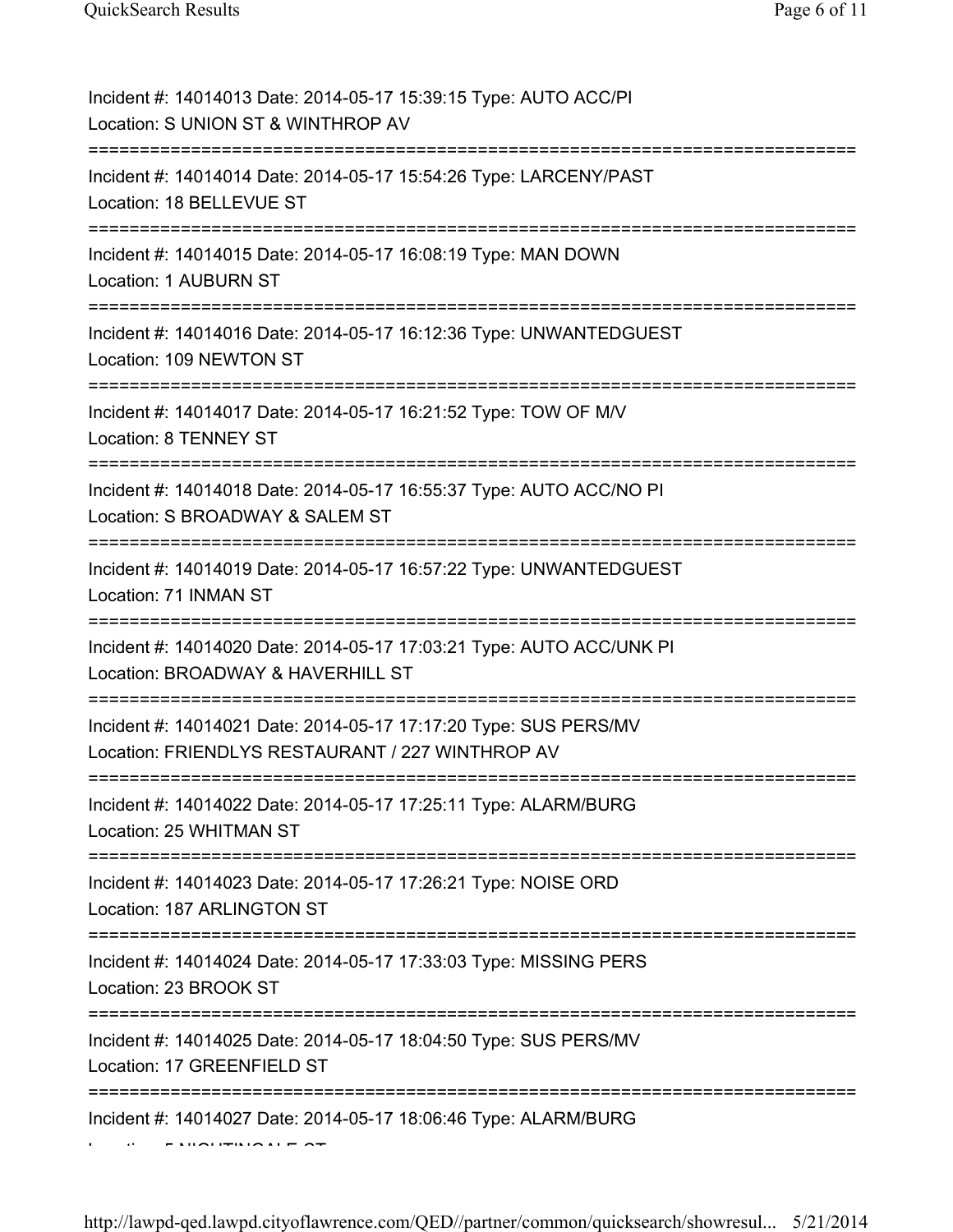| Incident #: 14014026 Date: 2014-05-17 18:06:49 Type: NOISE ORD<br>Location: 15 HALL ST FL 1<br>Incident #: 14014028 Date: 2014-05-17 18:24:00 Type: NOISE ORD<br>Location: 652 LOWELL ST<br>Incident #: 14014030 Date: 2014-05-17 18:31:39 Type: NOISE ORD<br>Location: AMES ST & OREGON AV<br>Incident #: 14014029 Date: 2014-05-17 18:32:42 Type: SUS PERS/MV<br>Location: MARIQUE DR<br>Incident #: 14014032 Date: 2014-05-17 18:42:02 Type: SUS PERS/MV<br>Location: ALDER ST & BASSWOOD ST<br>====================================<br>Incident #: 14014031 Date: 2014-05-17 18:42:06 Type: MAN DOWN<br>Location: 373 HAVERHILL ST<br>Incident #: 14014033 Date: 2014-05-17 18:44:02 Type: ALARM/BURG<br>Location: 201 HAVERHILL ST<br>==============================<br>Incident #: 14014034 Date: 2014-05-17 18:46:19 Type: MEDIC SUPPORT<br>Location: AUBURN ST & FAIRMONT ST<br>Incident #: 14014035 Date: 2014-05-17 18:53:10 Type: ALARM/BURG<br>Location: SOUTH LAWRENCE EAST SCHOOL / 165 CRAWFORD ST |
|-------------------------------------------------------------------------------------------------------------------------------------------------------------------------------------------------------------------------------------------------------------------------------------------------------------------------------------------------------------------------------------------------------------------------------------------------------------------------------------------------------------------------------------------------------------------------------------------------------------------------------------------------------------------------------------------------------------------------------------------------------------------------------------------------------------------------------------------------------------------------------------------------------------------------------------------------------------------------------------------------------------------|
|                                                                                                                                                                                                                                                                                                                                                                                                                                                                                                                                                                                                                                                                                                                                                                                                                                                                                                                                                                                                                   |
|                                                                                                                                                                                                                                                                                                                                                                                                                                                                                                                                                                                                                                                                                                                                                                                                                                                                                                                                                                                                                   |
|                                                                                                                                                                                                                                                                                                                                                                                                                                                                                                                                                                                                                                                                                                                                                                                                                                                                                                                                                                                                                   |
|                                                                                                                                                                                                                                                                                                                                                                                                                                                                                                                                                                                                                                                                                                                                                                                                                                                                                                                                                                                                                   |
|                                                                                                                                                                                                                                                                                                                                                                                                                                                                                                                                                                                                                                                                                                                                                                                                                                                                                                                                                                                                                   |
|                                                                                                                                                                                                                                                                                                                                                                                                                                                                                                                                                                                                                                                                                                                                                                                                                                                                                                                                                                                                                   |
|                                                                                                                                                                                                                                                                                                                                                                                                                                                                                                                                                                                                                                                                                                                                                                                                                                                                                                                                                                                                                   |
|                                                                                                                                                                                                                                                                                                                                                                                                                                                                                                                                                                                                                                                                                                                                                                                                                                                                                                                                                                                                                   |
|                                                                                                                                                                                                                                                                                                                                                                                                                                                                                                                                                                                                                                                                                                                                                                                                                                                                                                                                                                                                                   |
| Incident #: 14014036 Date: 2014-05-17 19:09:22 Type: AUTO ACC/NO PI<br>Location: 246 JACKSON ST<br>================================                                                                                                                                                                                                                                                                                                                                                                                                                                                                                                                                                                                                                                                                                                                                                                                                                                                                               |
| Incident #: 14014037 Date: 2014-05-17 19:15:51 Type: 911 HANG UP<br>Location: 18 FLORENCE ST                                                                                                                                                                                                                                                                                                                                                                                                                                                                                                                                                                                                                                                                                                                                                                                                                                                                                                                      |
| Incident #: 14014038 Date: 2014-05-17 19:22:33 Type: NOISE ORD<br>Location: 16 YALE TER                                                                                                                                                                                                                                                                                                                                                                                                                                                                                                                                                                                                                                                                                                                                                                                                                                                                                                                           |
| Incident #: 14014039 Date: 2014-05-17 19:30:16 Type: MISSING PERS<br>Location: 34 DARTMOUTH ST                                                                                                                                                                                                                                                                                                                                                                                                                                                                                                                                                                                                                                                                                                                                                                                                                                                                                                                    |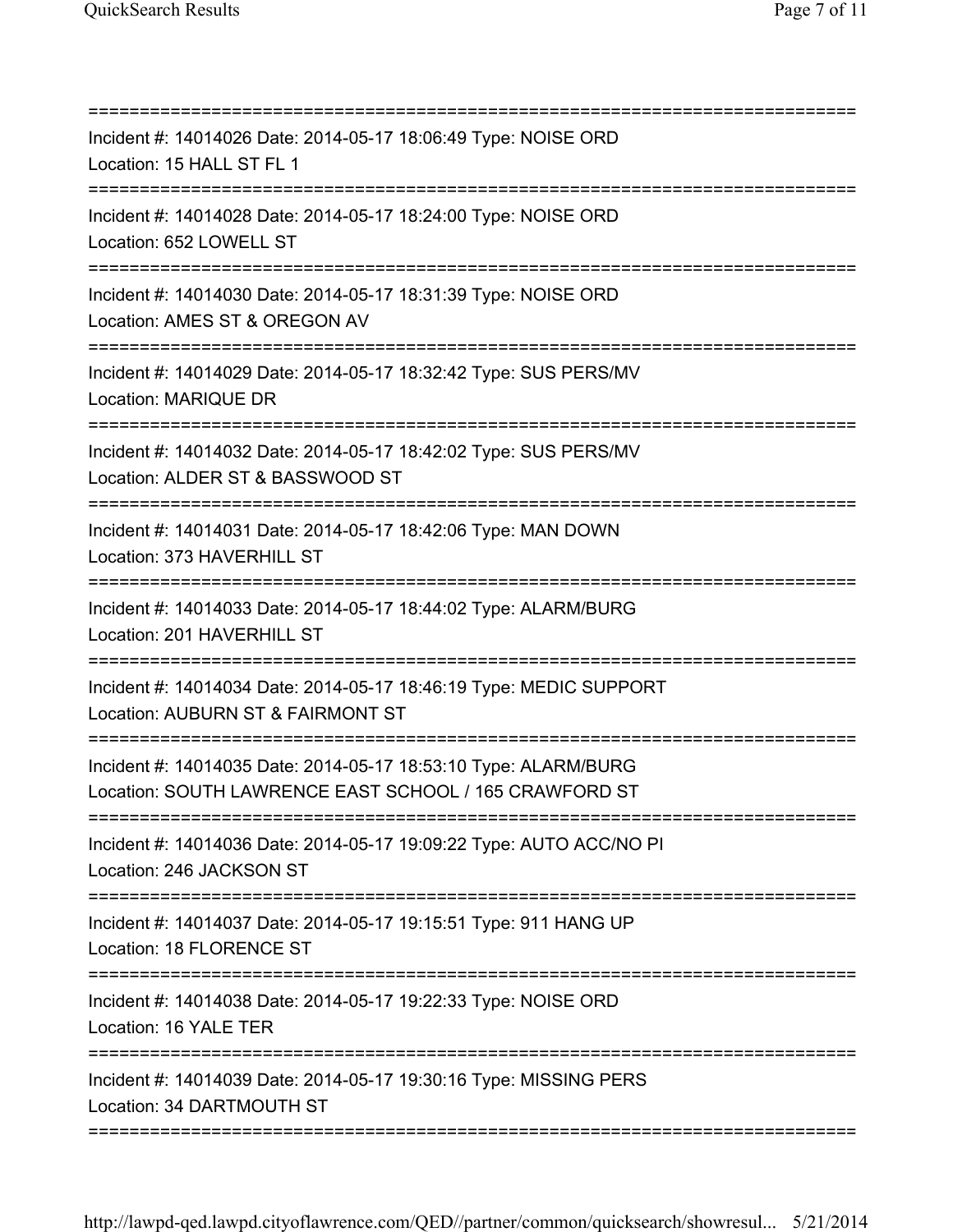| Incident #: 14014040 Date: 2014-05-17 19:49:43 Type: CK WELL BEING<br>Location: 21 E HAVERHILL ST                                      |
|----------------------------------------------------------------------------------------------------------------------------------------|
| Incident #: 14014041 Date: 2014-05-17 19:53:11 Type: ALARM/BURG<br>Location: SOUTH LAWRENCE EAST SCHOOL / 165 CRAWFORD ST              |
| Incident #: 14014042 Date: 2014-05-17 20:10:44 Type: NOISE ORD<br>Location: 448 LOWELL ST                                              |
| Incident #: 14014043 Date: 2014-05-17 20:15:01 Type: NOTIFICATION<br>Location: 115 RIVER POINTE WY #6103<br>========================== |
| Incident #: 14014044 Date: 2014-05-17 20:29:46 Type: ALARM/BURG<br>Location: 599 CANAL ST                                              |
| Incident #: 14014046 Date: 2014-05-17 20:35:36 Type: MV/BLOCKING<br>Location: 70 CAMBRIDGE ST<br>================                      |
| Incident #: 14014045 Date: 2014-05-17 20:35:44 Type: NOISE ORD<br>Location: MCKINLEY AV                                                |
| Incident #: 14014047 Date: 2014-05-17 20:37:49 Type: DISTURBANCE<br>Location: 257 HOWARD ST                                            |
| Incident #: 14014048 Date: 2014-05-17 20:46:17 Type: ALARM/BURG<br>Location: RINCON DOMINICAN MKT / 773 ESSEX ST                       |
| Incident #: 14014049 Date: 2014-05-17 20:46:23 Type: ALARM/BURG<br>Location: 308 JACKSON ST                                            |
| Incident #: 14014050 Date: 2014-05-17 20:47:39 Type: ALARM/BURG<br>Location: 155 MARSTON ST                                            |
| Incident #: 14014051 Date: 2014-05-17 20:50:44 Type: AUTO ACC/NO PI<br>Location: 248 BROADWAY                                          |
| Incident #: 14014052 Date: 2014-05-17 20:54:31 Type: HIT & RUN M/V<br>Location: 248 BROADWAY                                           |
| Incident #: 14014053 Date: 2014-05-17 21:03:08 Type: AUTO ACC/NO PI                                                                    |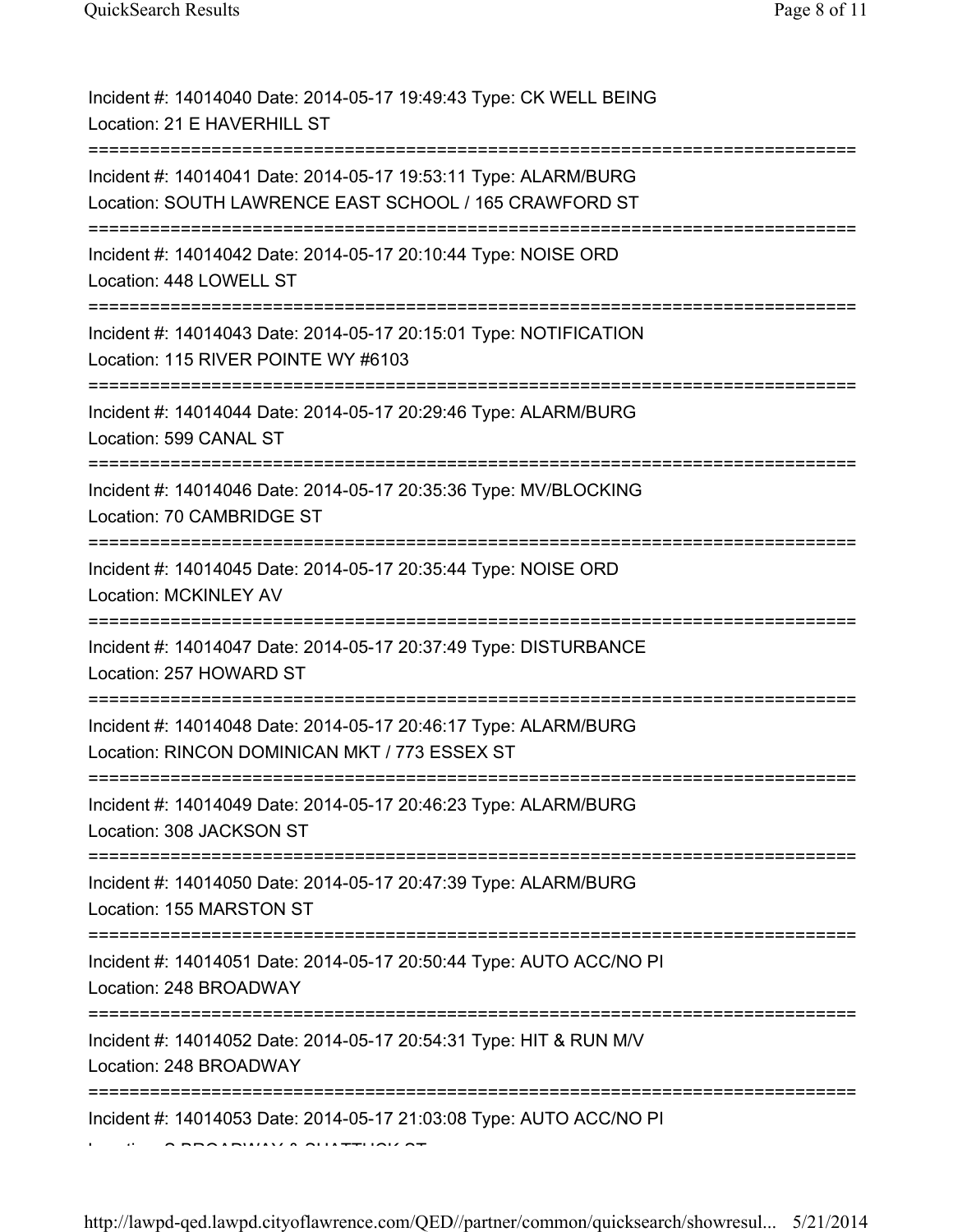| Incident #: 14014054 Date: 2014-05-17 21:20:29 Type: DISTURBANCE<br>Location: 112 MARSTON ST (N) #408                               |
|-------------------------------------------------------------------------------------------------------------------------------------|
| Incident #: 14014055 Date: 2014-05-17 21:22:55 Type: NOISE ORD<br>Location: 268 PROSPECT ST<br>==================================== |
| Incident #: 14014056 Date: 2014-05-17 21:26:32 Type: NOISE ORD<br>Location: 56 FARNHAM ST<br>================================       |
| Incident #: 14014057 Date: 2014-05-17 21:35:37 Type: FIRE WORKS<br>Location: BUSWELL ST & EUTAW                                     |
| Incident #: 14014058 Date: 2014-05-17 21:38:16 Type: DK (DRUNK)<br>Location: S UNION ST & SALEM ST                                  |
| Incident #: 14014059 Date: 2014-05-17 21:42:37 Type: NEIGHBOR PROB<br>Location: 392 LOWELL ST                                       |
| Incident #: 14014060 Date: 2014-05-17 21:45:06 Type: NOISE ORD<br><b>Location: BUTLER ST</b>                                        |
| =====================<br>Incident #: 14014061 Date: 2014-05-17 21:59:08 Type: LOUD NOISE<br>Location: ALLYN TER & BUSWELL ST        |
| Incident #: 14014063 Date: 2014-05-17 21:59:17 Type: B&E/PAST<br>Location: 112 SPRINGFIELD ST #BACK FL 2                            |
| Incident #: 14014062 Date: 2014-05-17 21:59:41 Type: LOUD NOISE<br>Location: METHUEN ST & UNION ST                                  |
| =============<br>Incident #: 14014064 Date: 2014-05-17 22:00:43 Type: NOISE ORD<br>Location: TEWKSBURY ST                           |
| Incident #: 14014065 Date: 2014-05-17 22:06:14 Type: NOISE ORD<br>Location: 253 BAILEY ST                                           |
| Incident #: 14014066 Date: 2014-05-17 22:27:47 Type: NOISE ORD<br>Location: 392 LOWELL ST                                           |
|                                                                                                                                     |

http://lawpd-qed.lawpd.cityoflawrence.com/QED//partner/common/quicksearch/showresul... 5/21/2014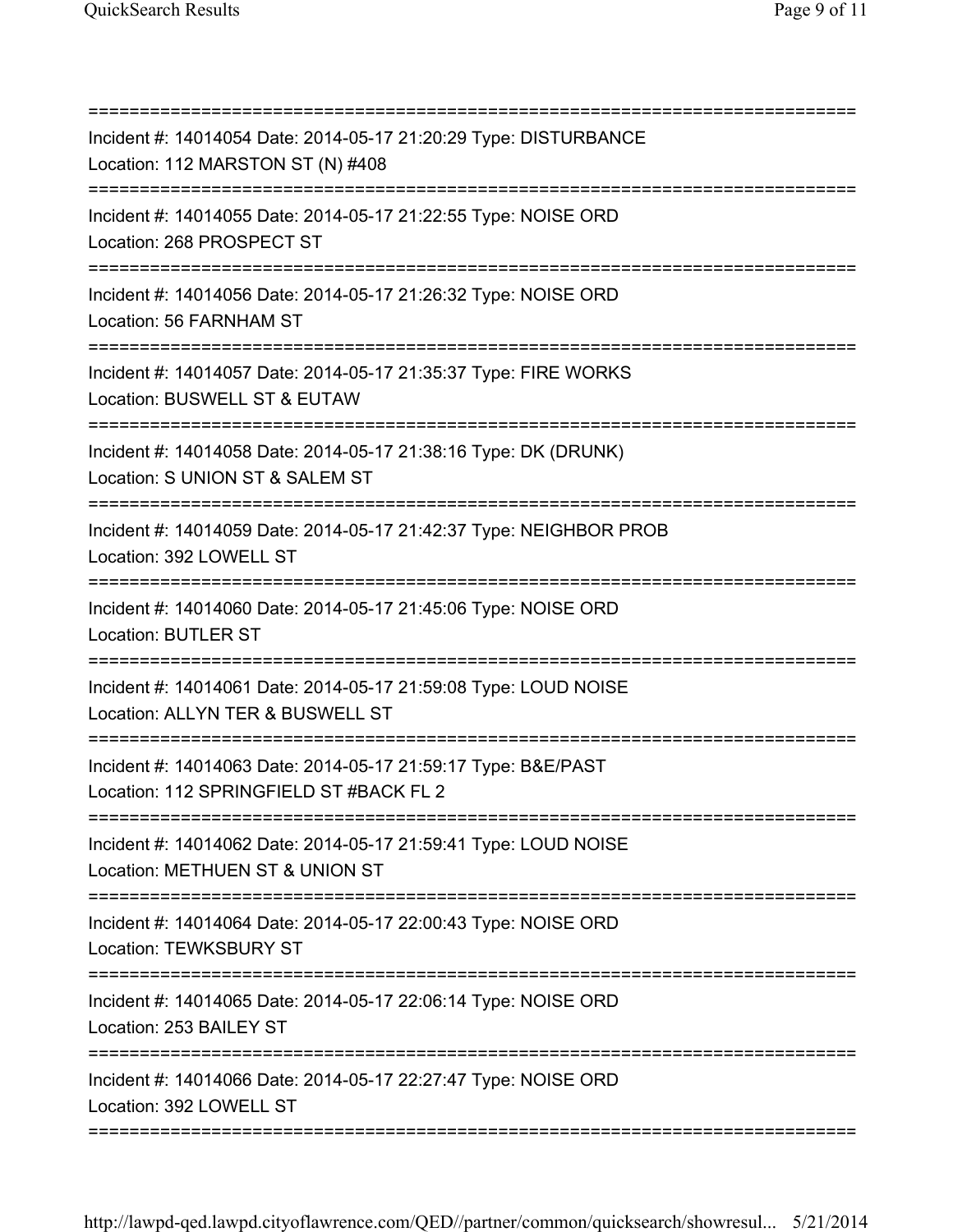| Incident #: 14014067 Date: 2014-05-17 22:44:37 Type: FIGHT<br>Location: ANDOVER ST & BEACON ST                                                          |
|---------------------------------------------------------------------------------------------------------------------------------------------------------|
| ;===========================<br>===============<br>Incident #: 14014068 Date: 2014-05-17 22:46:40 Type: NOISE ORD<br>Location: CHANDLER ST & MEDFORD ST |
| Incident #: 14014069 Date: 2014-05-17 22:49:59 Type: NOISE ORD<br>Location: 99 SARATOGA ST<br>---------------------------------                         |
| Incident #: 14014070 Date: 2014-05-17 22:54:23 Type: CK WELL BEING<br>Location: 4 CUSTER ST FL 3                                                        |
| Incident #: 14014071 Date: 2014-05-17 22:59:38 Type: LOUD NOISE<br>Location: 12 SALEM ST                                                                |
| Incident #: 14014072 Date: 2014-05-17 23:02:34 Type: LOUD NOISE<br><b>Location: BUTLER ST</b>                                                           |
| Incident #: 14014073 Date: 2014-05-17 23:04:48 Type: B&E/ATTEMPY<br>Location: 54 MEDFORD                                                                |
| Incident #: 14014074 Date: 2014-05-17 23:07:17 Type: GENERAL SERV<br>Location: 13 ALDER ST                                                              |
| Incident #: 14014075 Date: 2014-05-17 23:08:47 Type: NOISE ORD<br><b>Location: YALE TER</b>                                                             |
| Incident #: 14014076 Date: 2014-05-17 23:10:30 Type: SHOTS FIRED<br>Location: 162 ANDOVER ST                                                            |
| Incident #: 14014077 Date: 2014-05-17 23:14:52 Type: NOISE ORD<br>Location: 42 CORNISH ST                                                               |
| Incident #: 14014078 Date: 2014-05-17 23:20:03 Type: DISTURBANCE<br>Location: 242 FARNHAM ST                                                            |
| Incident #: 14014079 Date: 2014-05-17 23:21:10 Type: NOISE ORD<br>Location: 3 WASHINGTON ST                                                             |

 $\overline{387}$  record(s)